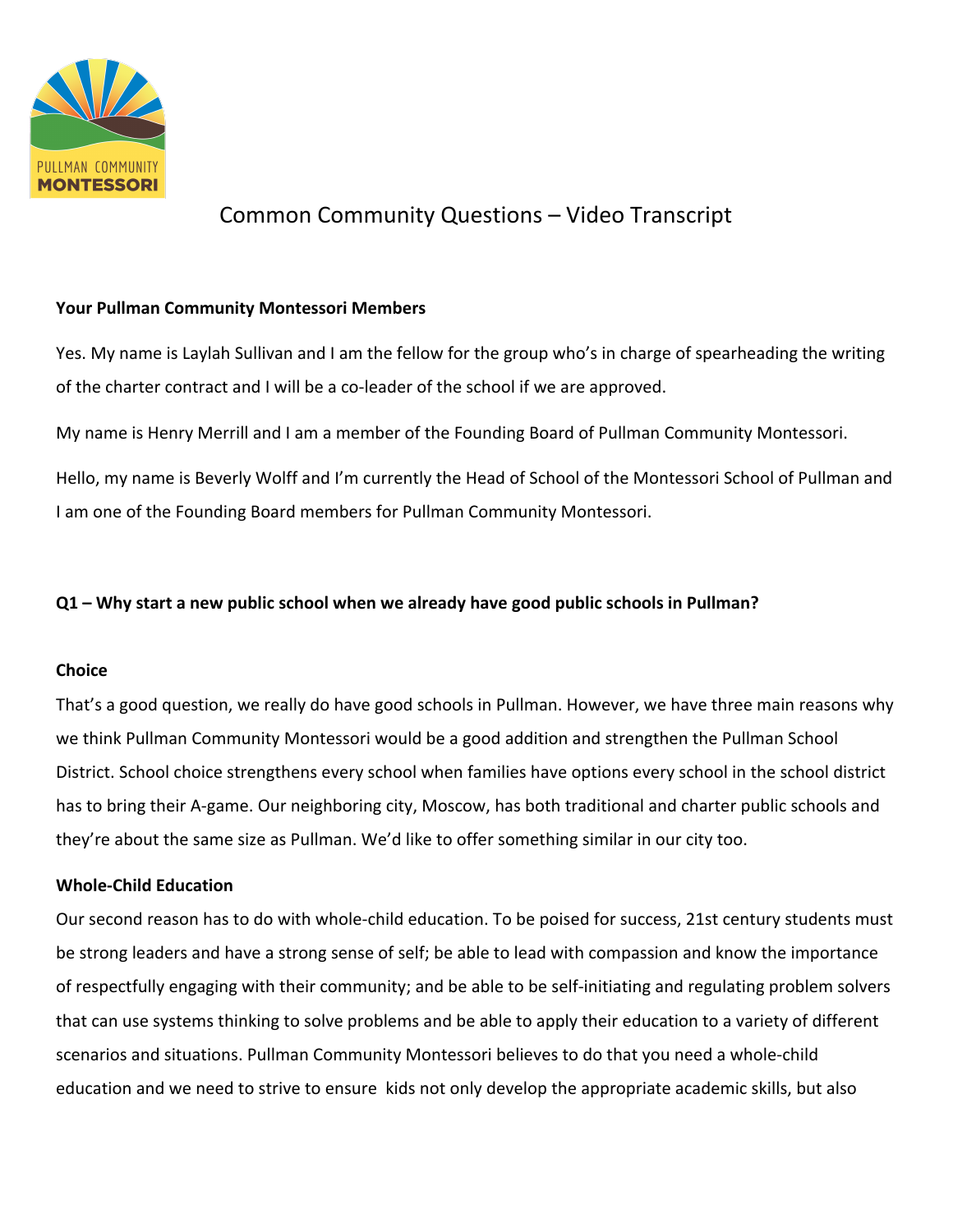develop the habits of mind and action and love of learning to be successful, happy and healthy as they proceed through school and life.

#### **Measuring Student Success**

Finally our third reason speaks to measuring student success. While state standardized testing serves a purpose, research indicates by itself is falls short as a direct indicator of how students will perform in college, career, and life. Montessori education has always recognized the importance of academic and non-academic skills to prepare a child to meet the challenges of adulthood. We will use Montessori's 100+ years of research to offer a program that uses best practices to measure both academic and non-academic skills throughout the program from Kindergarten all the way to when they leave us in 9th grade.

### **Q2 - How will the school be held accountable?**

Pullman Community Montessori will be held accountable to the same agency as the Pullman School District, the Office of Superintendent of Public Instruction. In addition to being held accountable to the Washington State Charter School's Commission who uses their own framework that was co-designed with the Department of Education to assess us on three main categories: academics, financial and operational performance. So, these two main entities are our main oversight and we will provide them reports as well as the public, reports annually if not more frequently on our performance.

We will also partner with the [Teton Science School Place Network](https://www.tetonscience.org/) and the [National Center for Montessori in](https://www.public-montessori.org/) [the Public Sector](https://www.public-montessori.org/) to ensure that one: we maintain high quality public Montessori program and that we maintain a rigorous place-based academic community program.

We have also made it part of our model to submit to an external audit that's performed by the National Center for Montessori in the Public Sector, each year, which will assess us on how well we are performing and adhering to Montessori standards in comparison with other public Montessori across the nation. This evaluation looks at academics, adherence to Montessori classroom practices and how well we extend our community beyond our classrooms to the larger community around us.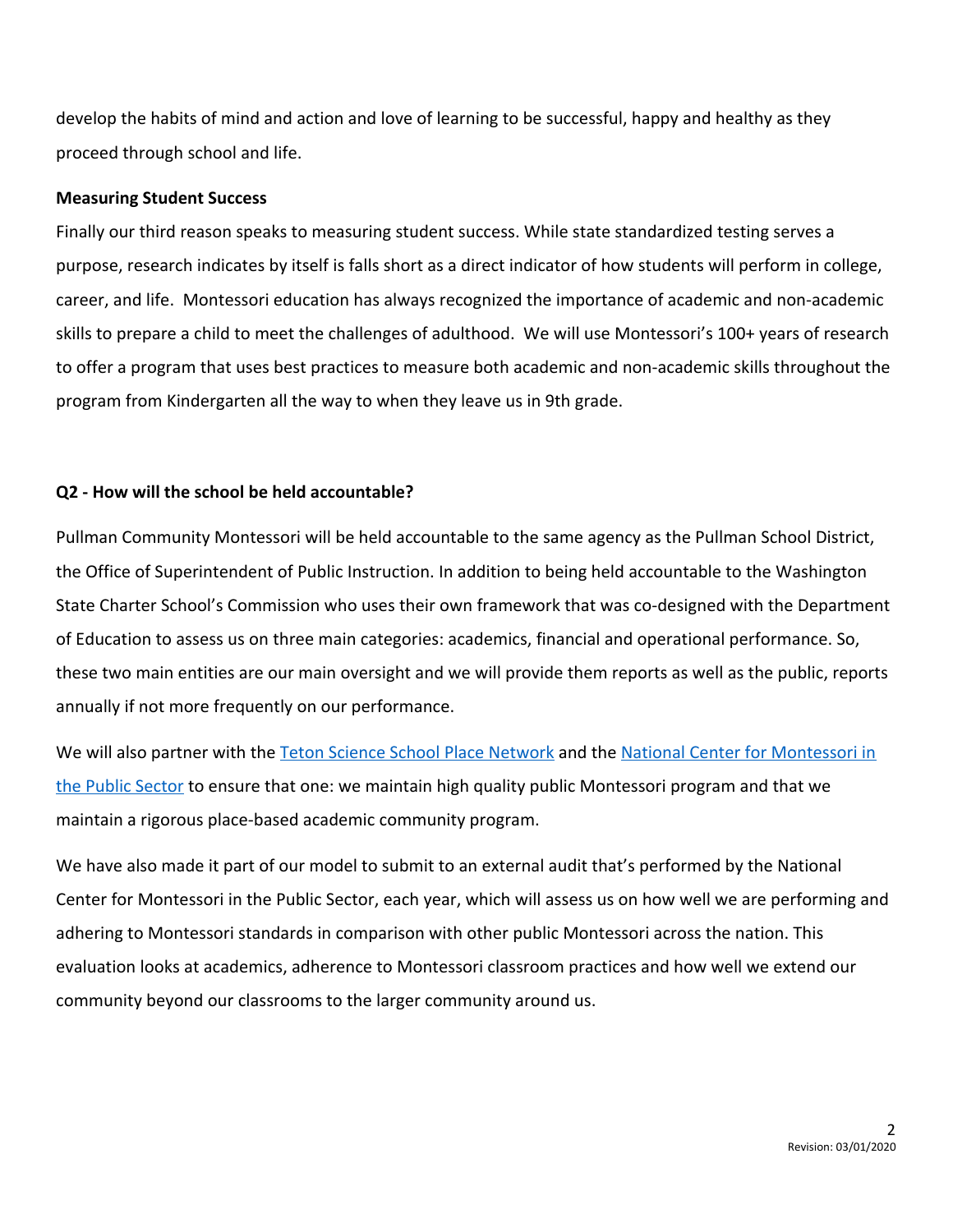### **Q3 – How did you come up with the growth enrollment plan that you have proposed?**

We looked at best practices for maintaining the Montessori mixed-age environment, how fast our desired facility space would open-up, and a healthy growth rate for our small community realizing minimal impact on Pullman School District. For the latter we used our neighbor[, Palouse Prairie Charter School](https://palouseprairieschool.org/) as a reference point. Moscow School District is similar in size to Pullman and Palouse Prairie Charter used a similar growth pattern.

## **Q4 - Is it confusing to have two schools with similar names (the Montessori School of Pullman and the Pullman Community Montessori)?**

Well, [The Montessori School of Pullman](https://www.pullmanmontessori.org/) is a well-established preschool and child-care center and [Pullman](https://www.pullmancommunitymontessori.org/) [Community Montessori](https://www.pullmancommunitymontessori.org/) is the name identified by our community for the proposed charter school. Both of them have Pullman within the name because that's where the schools are located and we're Pullman Proud. Both of them also have Montessori in the name because they both adhere to the Montessori model. However, with the different school colors, different logos, a focus on different aged children, with a different web presence and Facebook pages, our community will learn to distinguish between the two schools.

### **Q5 - Where will the school be located?**

Well, currently, our proposed plan is to open the charter school within the [Gladish Community and Cultural](https://gladishcommunity.org/) [Center.](https://gladishcommunity.org/) The Gladish building has always had a focus on education and it has many amenities that make it an attractive location – it has access to a gym, a playground, an auditorium, a small theatre, a commercial kitchen, and large classrooms. Its central location is also convenient for access to the local library, the WSU campus, the trail system, local parks, and many other community resources.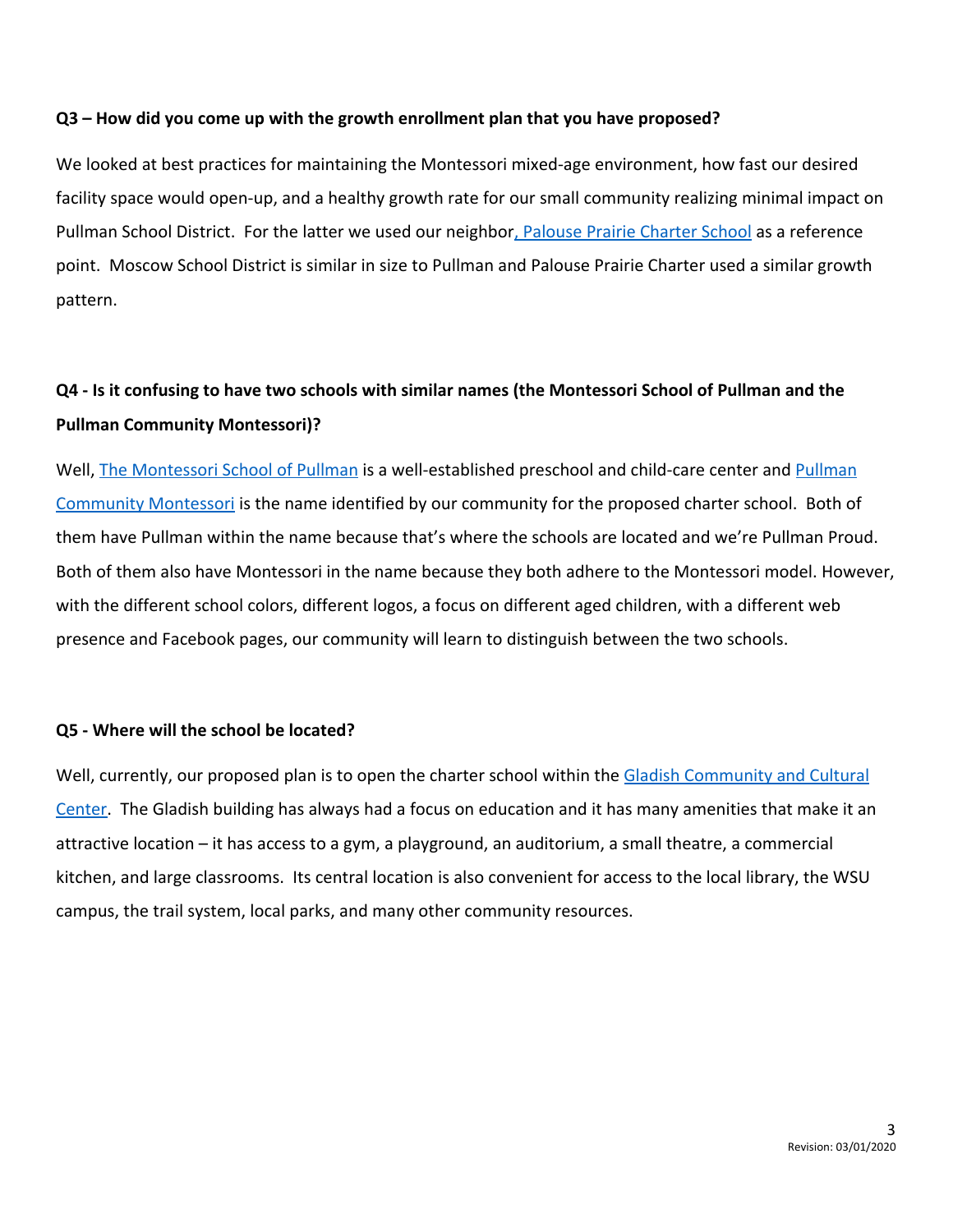#### **Q6 – How many classes will there be in year one?**

Well in year one, that's 2021-2022, we're projecting two stand-alone Kindergartens for children ages 5-6; one Lower Elementary classroom, that's ages 6-9 or grades 1-3; and one Upper Elementary and we'll start with the grades 4 and 5 serving children ages 9-12. Class sizes for kindergarten will be capped at 15 as this group may include children who've never been in a Montessori environment before. These students will have and need time to acclimate and strengthen social-emotional skills before being transitioned to a fully aligned Montessori mixed-age classroom. And by the way, each classroom will have a dual certified Lead teacher, that means the will have both Montessori and Washington state teaching certificates and this teacher will be accompanied by trained classroom assistant.

### **Q7 – What will be the age groupings and how many students per class?**

Students within a Montessori classroom are grouped based on developmentally appropriate age groupings. Years of research tells us what ages of students benefit from each other most within a classroom community. To maintain a healthy community of learners ripe with opportunities for collaboration and social-emotional skill building, Pullman Community Montessori will strive to maintain the internationally accepted recommendations for elementary classrooms numbers in a Montessori. So, our classrooms will range in size between 22 to 32 students with a Lead Teacher and a Trained Assistant.

#### **Q8 – What are the main features of the adolescent program and their age groupings?**

Our Adolescent Community Program will be for ages 12-15 and will have some common features, for example there will be mixed age grouping and still maintain the morning and afternoon uninterrupted blocks of work time, but it will begin looking a bit more like a traditional middle school schedule. Each community will realize a 13:1 student teacher ratio and the educational program will feature place-based education underpinned by the Montessori philosophy and what science already tells us about how adolescents learn best. If you want to know more about place-based education, we encourage you to look at [Teton Science Schools Place Based](https://www.tetonscience.org/) [Network](https://www.tetonscience.org/) as they will be our partners in developing a rigorous program tailored just for our community.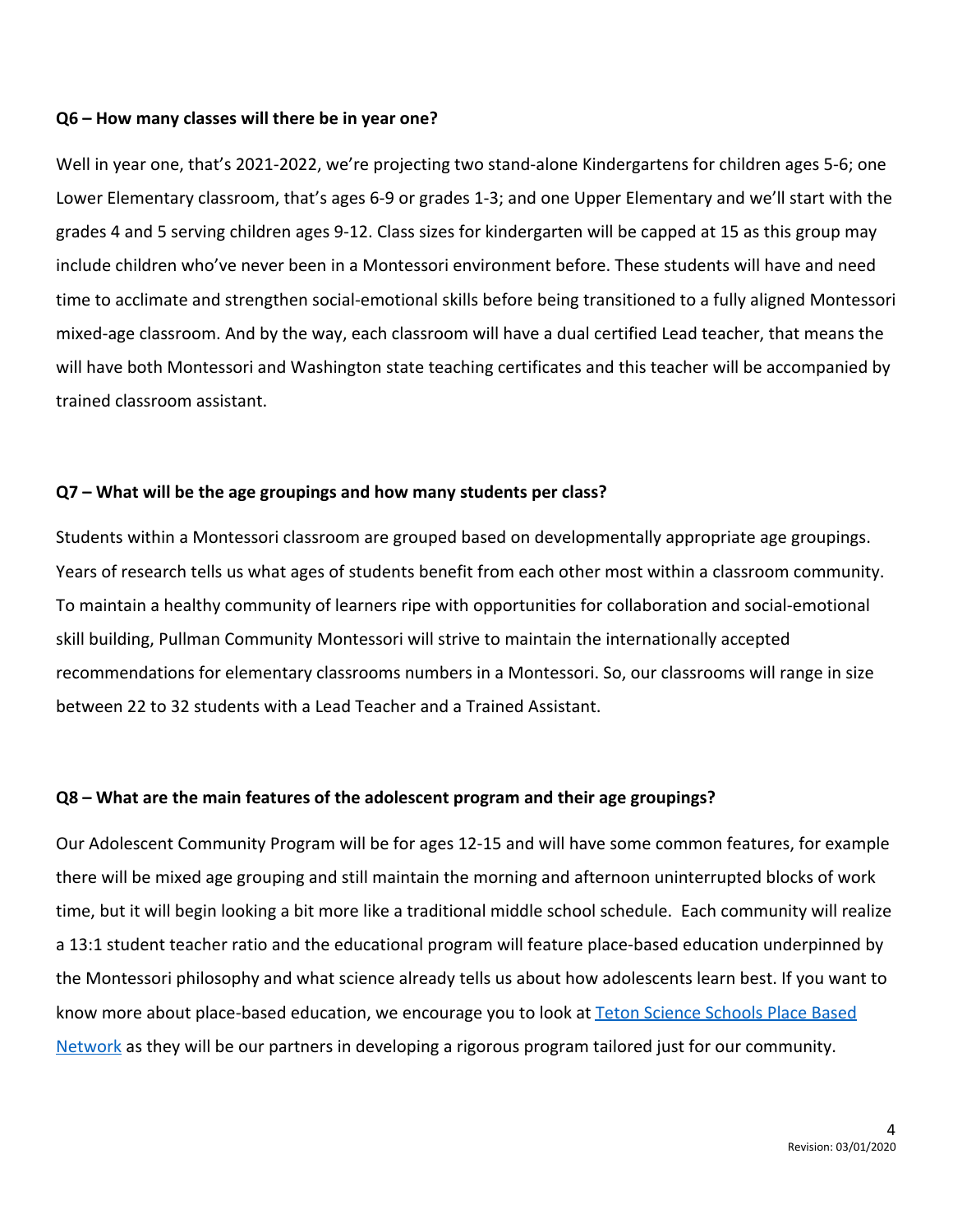### **Q9 – Why might we need a lottery for the school and how will it work?**

If applications for spaces in the school exceed expectations and capacity of the school, then any school runs a lottery. The lottery is random and is open to the public to all students and is over seen by a city official.

# **Q10 – What will the length of a school day be? Will there be any options for families who need before and after school care?**

Well, data tells us that additional time is needed in the school year to ensure that all students are provided the opportunity to achieve appropriate growth. To that end, Pullman Community Montessori, will propose an extended school year and also an extended school day. The school day will start at 8:30 each morning and end at 4:30. This will allow us to provide students with a high-quality, whole-child education tending to both their academic needs and executive functioning and social-emotional needs. We are working with the [Y of the](http://www.palouseymca.org/) [Palouse](http://www.palouseymca.org/) to develop a before and after school care program to accommodate families who need this service. To that end the school will open its doors at 7:30 and close at 5:45 with the Y supporting services outside of our normal school day.

### **Q11 – What after school activities might be offered?**

After school activities will be driven by student and family interest and available resources and expertise. They may include chess, environmental programs, gardening, drama, and sports like track and martial arts.

## **Q12 – What transportation will be available?**

Pullman Community Montessori will provide transportation. Currently our plan is to have at least one of our own buses and that will depend on student population size and need, but we also hope to collaborate with the Pullman School District on students who are already part of their designated routes, and offer purchase of Pullman Transit bus passes for students.